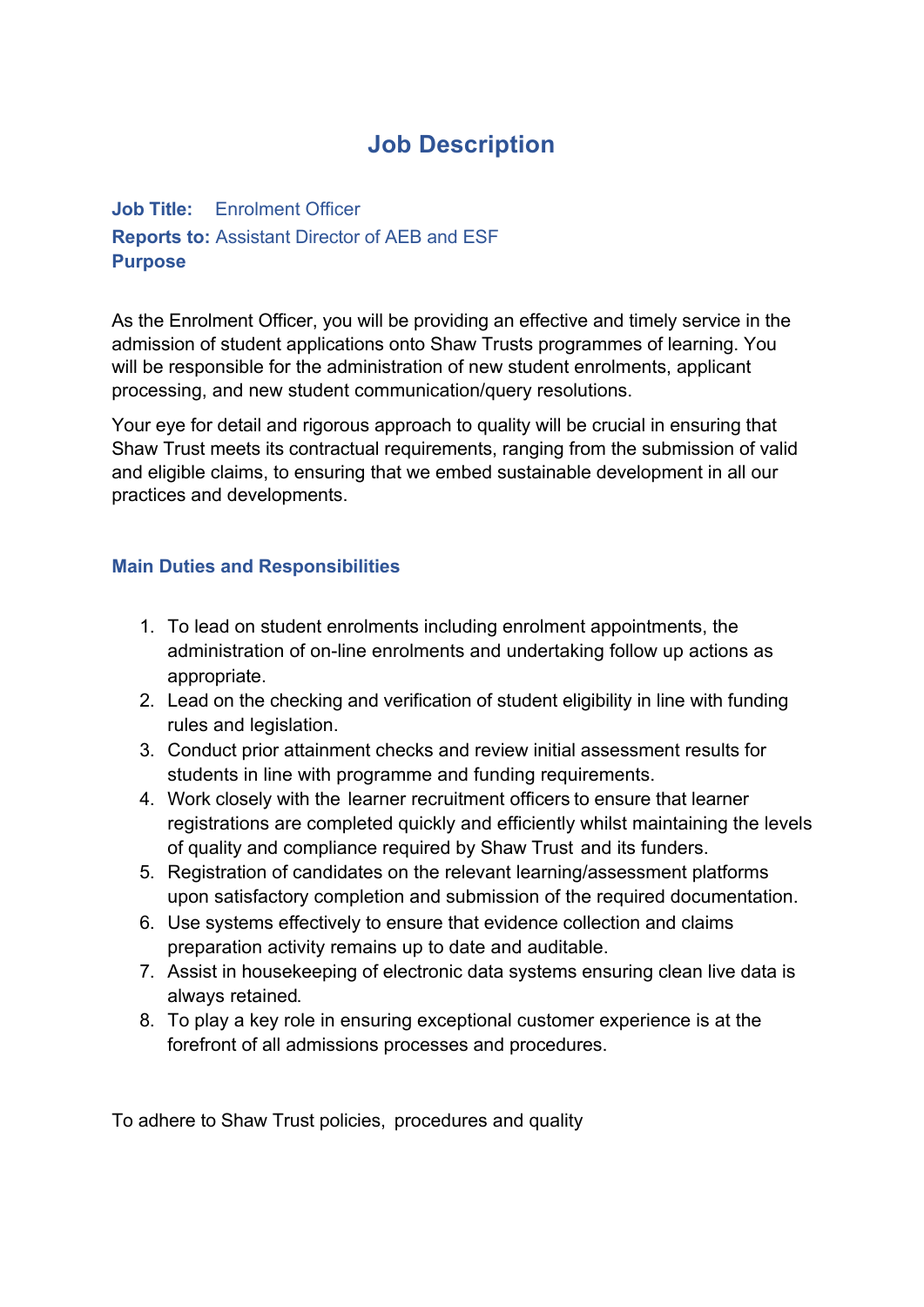## **Other**

- 1. To undertake any further training as identified in the Shaw Trust review procedures.
- 2. Ensure that safe working practices are followed in respect of COSHH and other Risk Assessment control measures.
- 3. Employees must comply with the provisions of 'The Health and Safety at Work Act 1974' and must take reasonable care for the health and safety of themselves and of other persons who may be affected by their acts of omissions whilst at work. Employees are also required to co-operate with their employer to enable them to perform or comply with any statutory provisions. The Trust's efforts to promote a safe and healthy working environment can only succeed with the full co-operation of its employees.
- 4. To understand, comply with and promote Shaw Trust's safeguarding policy and procedures. It is the responsibility of all employees to make the working environment safe and secure for all. Everyone must adhere to the 5 Rs in relation to possible abuse: Recognition, Response, Reporting, Recording and Referral. The Trust can only ensure its dedication to the protection of vulnerable people with the full cooperation of its employees.
- 5. The Trust has a Diversity and Inclusion Policy and it is the responsibility of all staff to comply with this. The key responsibilities for staff under this Policy are set out in the Trust Code of Conduct.
- 6. To maintain the confidentiality about clients, staff and other Trust business. The work is of a confidential nature and information gained must not be communicated to other persons except in the recognised course of duty. The post holder must meet the requirements of the Data Protection Act at all times.
- 7. To maintain awareness of risk and to take personal responsibility for ensuring that the Trust is not unnecessarily exposed to risk. To report any issues or concerns relating to risk and the effectiveness of the Trust 's risk management arrangements.
- 8. Be aware of, promote and implement Shaw Trust's Risk, Quality and Information Security Management Systems.
- 9. To report to line manager, or other appropriate person, in the event of awareness of bad practice.
- 10. Recycle and manage energy within your environment in line with Shaw Trust's Strategic aim to adopt green approaches and become carbon neutral.

This job description is intended to provide a broad outline of the main duties and responsibilities only. The post holder will need to be flexible in developing the role in conjunction with the line manager. The post holder may be asked to carry out any other delegated duty or task that is in line with their post.